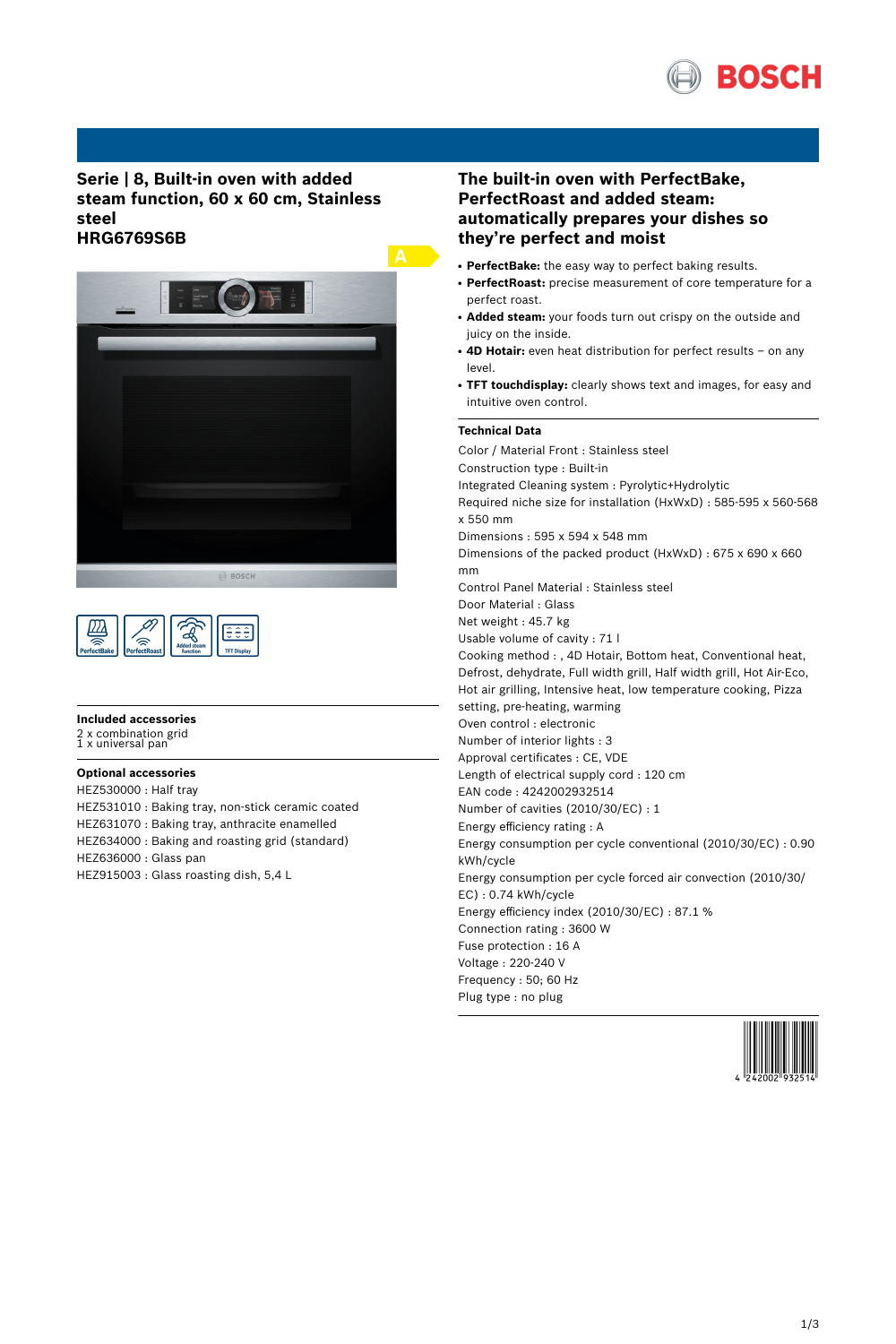

# **Serie | 8, Built-in oven with added steam function, 60 x 60 cm, Stainless steel HRG6769S6B**

**The built-in oven with PerfectBake, PerfectRoast and added steam: automatically prepares your dishes so they're perfect and moist**

### **Design**

- 3x 2,5"-TFT colour and graphics display with direct touch function
- Bosch control wheel
- Straight bar handle
- Drop down door, SoftClose, SoftOpen
- 5 shelf positions

## **Features**

- Electronic door lock Control panel lock Automatic safety switch off Residual heat indicator Start button Door contact switch
- Digital temperature display with proposal Actual temperature display Heating-up indicator Temperature probe
- Home Connect ready
- BoschAssist
- PerfectBake sensor PerfectRoast meatprobe
- Electronic clock timer
- LED-Elongated light, LED light, Light on/off when oven door opened/closed
- Integral cooling fan
- Water tank empty indicator

## **Cleaning**

- Pyrolytic self-cleaning function
- Full glass inner door

#### **Programmes/functions**

- Additional functions: Descaling programme Drying function
- Additional heating methods with steam: reheating with steam, Dough proving
- Fast pre-heating function

### **Accessories**

- <sup>3</sup> level telescopic shelf rails, full extension, Stop function, pyrolitic proof
- <sup>2</sup> <sup>x</sup> combination grid, <sup>1</sup> <sup>x</sup> universal pan

#### **Performance/technical information**

- Energy efficiency rating (acc. EU Nr. 65/2014): <sup>A</sup> Energy consumption per cycle in conventional mode:0.9 kWh Energy consumption per cycle in fan-forced convection mode:0.74 kWh Number of cavities: Main cavity Heat source: electrical Cavity
- volume:71 litre capacity
- Temperature range <sup>30</sup> °C <sup>275</sup> °C
- <sup>120</sup> cm Cable length
- <sup>1</sup> <sup>l</sup> Water tank
- Location of water tank: Outside cavity
- Total connected load electric: 3.6 KW
- Nominal voltage: <sup>220</sup> <sup>240</sup> <sup>V</sup>
- Appliance dimension (hxwxd): 595 mm x 594 mm x 548 mm
- Niche dimension (hxwxd): <sup>585</sup> mm <sup>595</sup> mm <sup>x</sup> <sup>560</sup> mm <sup>568</sup> mm x 550 mm
- Please refer to the dimensions provided in the installation manual